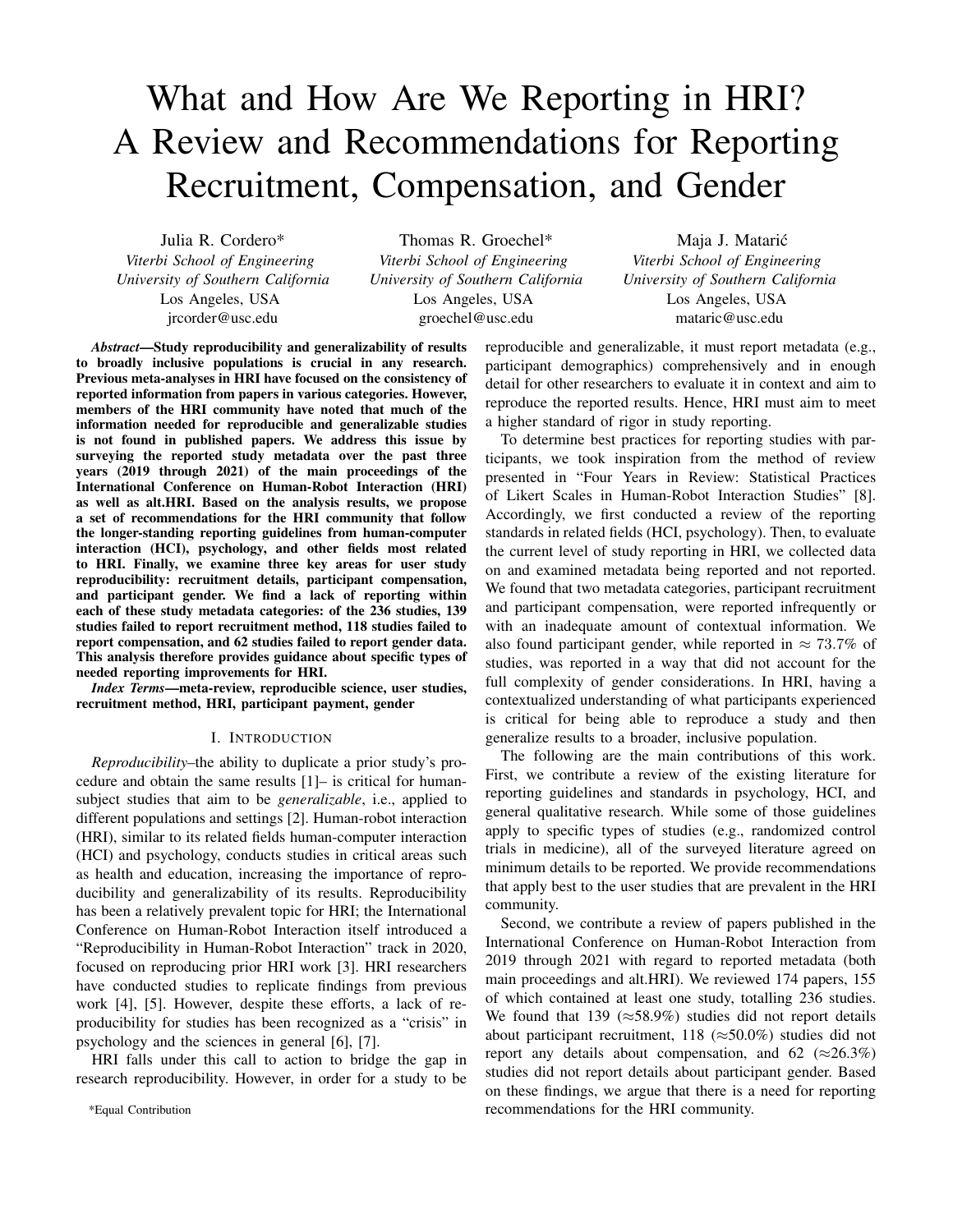Nota Bene: Similar to "Four Years in Review: Statistical Practices of Likert Scales in Human-Robot Interaction Studies" [8], we admit that we have not employed best practices in our own prior work. Our goal for this paper is not to disparage the field, but instead to highlight the lack of reporting of study metadata. We hope to improve the rigor of our own and others' work so that we can all contribute more confidently to the reproducibility and generalizability of HRI studies.

## II. LITERATURE REVIEW & BEST PRACTICES

HRI studies by definition involve human behavior. Each study participant's behavior is necessarily influenced by the participant's identity and experiences with the researcher and the experiment methodology and context. Hence, explicitly reporting what participants experience allows for a more complete interpretation of results and study reproducibility [9]. Reporting guidelines have been proposed and adopted in other fields that make use of qualitative user studies; while some guidelines apply best to the practices in particular fields (such as a randomized control trial in medicine), HRI shares a dependency on human subjects and thus can benefit from the examination of minimum information reporting already established in longer-standing related fields.

#### *A. Recruitment*

Recruitment Method Previous work has highlighted the importance of the way that researchers reach potential participants. The textbook *Qualitative HCI Research* states that the recruitment strategy may affect "quality, reliability, or generalizability" of a study and thus should be considered important to report. This acknowledges the role recruitment methods play in a study's methodology and, by extension, reproducibility [10].

Recruitment reporting is covered in a number of reporting guidelines; for example, Standards for Reporting Qualitative Research (SRQR) and Consolidated Criteria for Reporting Qualitative Research (COREQ), both written for qualitative health research [11], state that the manner of selecting and approaching participants needs to be explicitly reported [12], [13]. Describing the recruitment method is also a part of the reporting checklist proposed for psychology studies by the American Psychological Association (APA) [14] and Consolidated Standards of Reporting Trials (CONSORT) [11], [15].

Reporting the recruitment method has larger implications beyond simply detailing the flow of participants through the study; previous work suggests that the recruitment method should also include details about compensation [16] and participant gender [17].

Recruitment Setting Not all guidelines provide recommendations about reporting recruitment settings (e.g., [12], [13]), CONSORT, the guidelines written for randomized control trials (RCTs) suggests a standard for reporting recruitment settings [15]. The American Psychological Association (APA) guidelines also include reporting the recruiting context (e.g., location, time period) in qualitative research [14]. We believe that reporting the setting in which participants are recruited provides important context about data sources for future researchers aiming to reproduce a study.

Inclusion and Exclusion Criteria Inclusion criteria are defined as the broad definition of eligibility for a study, while exclusion criteria are defined as any criteria that remove any potentially eligible participants from the pool; both are intended to be applied before the study takes place [18]. Although this distinction is drawn clearly and recommended to be reported as two separate items by some works ( [12], [13], [18], [19]), CONSORT states only that "eligibility criteria" should be reported [15]. When reporting decisions made for inclusion and exclusion criteria, SRQR recommends stating the justification for the decision in addition to stating the criteria themselves [12].

Ethical Approval SRQR recommends reporting ethical approval [12], while COREQ and CONSORT do not provide recommendations on that point [13], [15]. More broadly, Qualitative HCI recommends reporting ethical considerations and how they did or did not affect decisions in recruitment and study design [10]. This perspective also agrees with SRQR's recommendation to provide justification for study decisions, as well as to report the decision made [12].

Recommendation: All of the guidelines we reviewed stated which details should be included in a study report; SRQR made the additional recommendation that explanations accompany the reported study metadata so as to provide visibility into the researcher's role and the study's aims. While this was not a consensus among guidelines included in our literature review, we believe that the additional information further enhances study reproducibility.

Based on the relevant literature review, we recommend:

- Reporting ethical approval from the relevant regional study approval board;
- Explaining what ethical considerations were factored into study design;
- Reporting the recruitment method and setting and explaining why the chosen recruitment strategy fits the aims of the study. (For an HRI conference paper example of reporting the strategy with an explanation, see "The Effects of a Robot's Performance on Human Teachers for Learning from Demonstration Tasks" [20].)
- Reporting both the inclusion criteria (the population for study) and exclusion criteria (what causes a person from the population to be disqualified from the study) and explaining the justification for choosing them for the study.

## *B. Compensation*

While there is little specific guidance from various reporting guidelines on whether and how to report study participant compensation, there are broader recommendations to provide explanations of ethical considerations in study design [10]. In the healthcare research community, participant compensation is considered an ethical issue [21]–[23]. Additionally, previous work in HCI has called for more standardized reporting of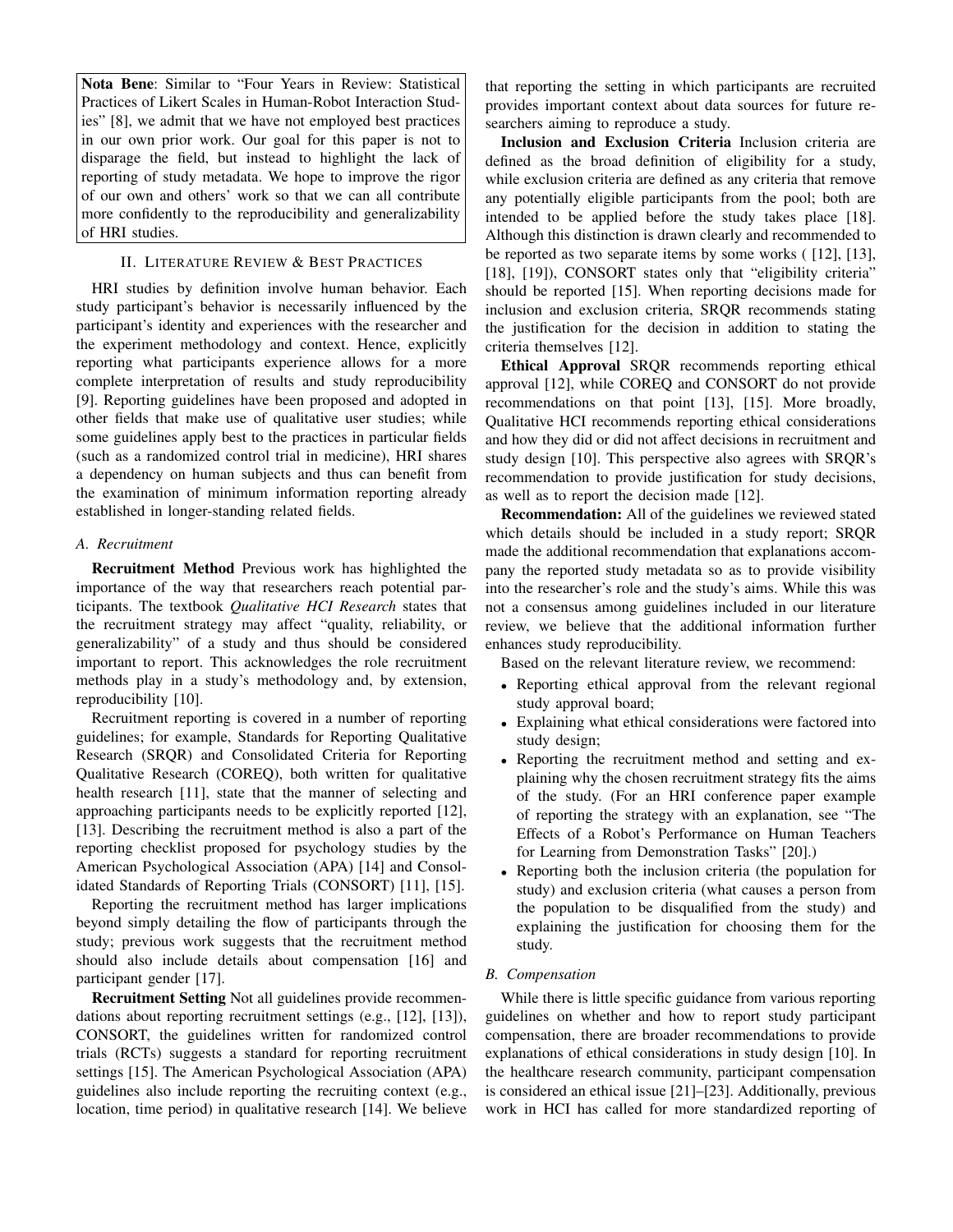participant compensation in order to increase study replicability [16].

Form and Amount of Compensation Some reporting standards do not provide recommendations on reporting participant payment (e.g., [12], [13], [15]). However, ethics boards (e.g., Institutional Review Boards) typically require that researchers report participant incentives, which casts compensation as an ethical factor to be reported [24]. The APA recommends that researchers "describe any incentives or compensation" in their study reports [14]; in HCI, a proposed standard is to report both the form and amount of participant compensation [12]. In the context of clinical trials for HIV research, there has been a call to record compensation for studies for the benefit of other researchers to maintain consistency when replicating the same study [21].

Location and Duration The proposed HCI standard [16] is to report location and duration along with compensation form and amount so as to contextualize the value of the incentives. The discussion of tracking participant compensation also references the role of location in contextualizing the amount of payment [21]. No explicit recommendations are provided in CONSORT on reporting study location or duration [15]; COREQ, however, suggests a standard of reporting the duration of time participants are studied [13]. SRQR guidelines recommend reporting context (defined as "setting/site and salient contextual factors") and the rationale for the context [12]; this recommendation agrees with APA's emphasis on the role of context in human subjects studies and the need to report the study context [14].

Recommendation: Reporting compensation goes beyond reporting whether participants were paid; it is important to include amounts in order to understand the full impact of the incentive. Reporting the time that participants spent in the study and where they were located is just as important as part of the context. Although there is a lack of consensus of the importance of reporting participant compensation, we believe that the standards proposed in HCI can benefit HRI most due to the similarity in study structure.

Based on the relevant literature review, we recommend:

- Reporting the form (e.g., voucher, course credit, gift card) and value of the compensation;
- Reporting the location of the study to further contextualize the value of compensation;
- Reporting the full study duration including data collection phases (e.g., "participants performed tasks with the robot for 20 minutes") and total time spent in the study (e.g., "the participant was at the research facility for 1.5 hours").

# *C. Gender*

Unlike reporting recruitment and compensation, reporting participant gender relies on self report. Therefore, the ongoing discussion about reporting gender considers ways that researchers use to ask participants to report their gender. Below, we review common challenges in collecting and reporting

participant gender information, and a set of different researcher perspectives on how to address those challenges.

When is reporting participant gender harmful? Previous work has addressed the importance of reporting patricipant gender to study reproducibility [6], [7]. However, such reporting can pose some risks for participants. During demographics surveys, for example, forcing a participant to answer a question about gender can cause distress if they are unable to give a definite answer [25], [26]. Reporting gender data transparently can also carry risk for some under-represented participants. The HCI Gender Guidelines describe a scenario in which a transgender participant can have their identity revealed if not enough of their demographic data are removed, potentially placing them in a dangerous situation if recognized [25].

How do we avoid assuming that gender is binary? HRI researchers have called for collecting gender data in a way that is nuanced and inclusive, as is done in existing gender reporting guidelines in HCI [17]. The HCI Gender Guidelines state to "include transgender and non-binary into . . . definitions of gender" [25]. They also suggest leaving participant gender to be disclosed in an open-ended answer box in a survey and to allow participants to report multiple genders. Specifically, the HCI guidelines recommend allowing aggregate reports of gender to exceed 100% in order to include multiple gender categories per participant [25]. This recommendation is further supported by Hughes [27] stating that an "open-ended response item helps with [reporting multiple genders] because participants with multiple gender identities can write multiple answers".

What is the role of the "other" gender option? The designation "other" has been used in demographics surveys as an alternative to gender binary options (i.e., man, woman). Hughes [27] suggests using "other" as a catch-all option for participants who are not otherwise represented in a survey. However, others (e.g., [17], [25], [26]) recommend against using the term in surveys and reports because "other" can imply existing outside of the accepted norm and fails to capture the nuance and complexity of gender [17].

Should a free-response option replace "other"? Offering a free-response text box to specify gender, without additional options to select, is acknowledged as a desirable option for being as inclusive as possible [25]–[27]. However, one cited limitation of this approach is that a larger participant pool will make coding all responses infeasible for researchers. While using the free-response option may still be preferable for smaller samples [25], a suggested alternative for large pools is to provide five options (woman, man, non-binary, prefer not to disclose, and prefer to specify) and an accompanying free-response box [26]. This solution is imperfect, and may not be necessary as modern spreadsheets can sort and count the number of unique instances (e.g., "female"  $= 10$  or "nonbinary" = 15) from free text with minimal technological expertise.

Should participants be reported as females/males, or women/men? The HCI Gender Guidelines acknowledge the complexity of this consideration; gender (woman, man) and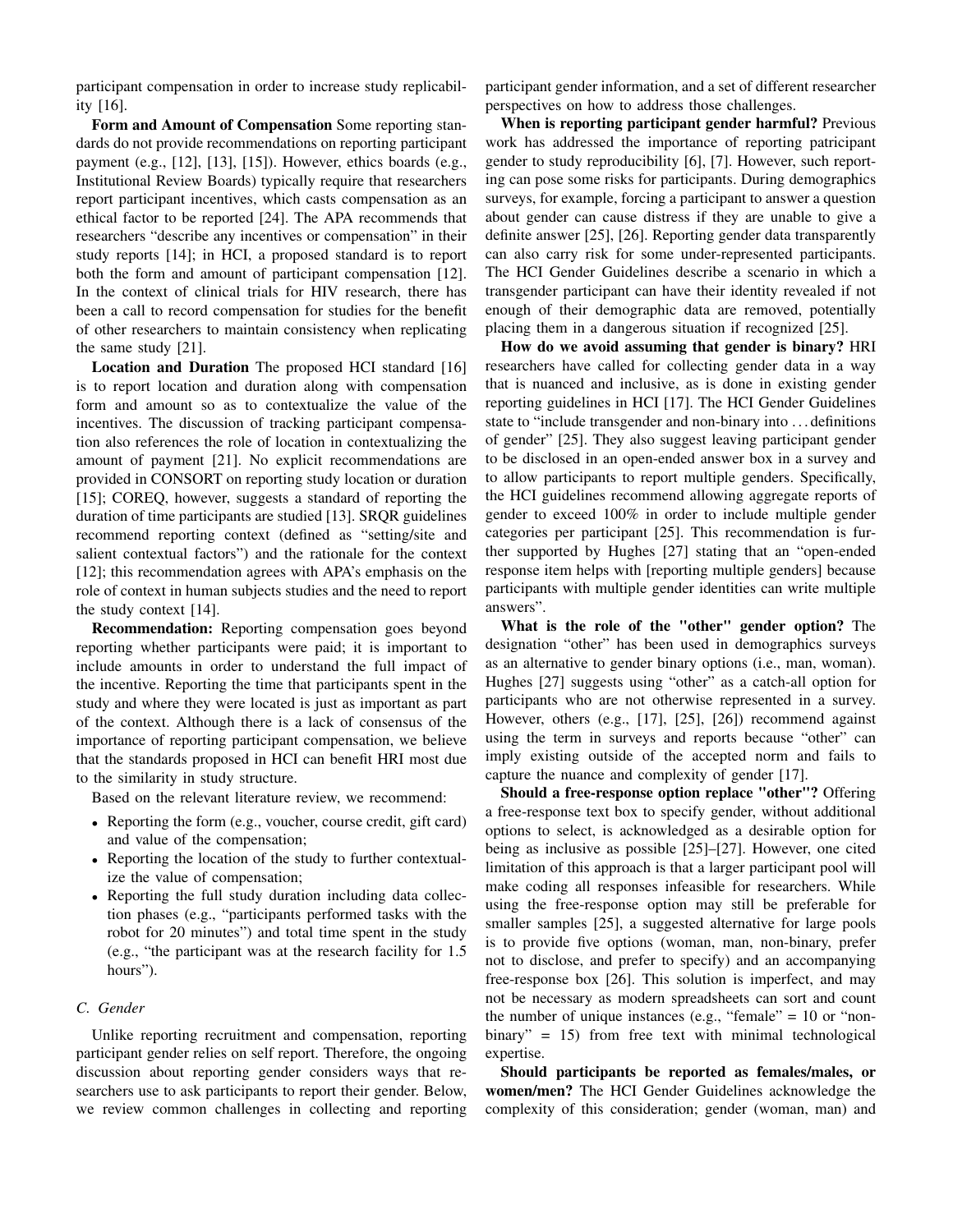sex (female, male) are considered by some to be separate definitions, while others consider differentiating between gender and sex to exclude the identities of trans people. These guidelines suggest avoiding using "male" and "female" (unless reporting a medical study) [25]. A similar recommendation is to use "woman" and "man" as options on a gender survey as opposed to "female" and "male" [26]. Other recommendations have assumed a differentiation between gender and sex but also ultimately recommend using "woman", "man", "cisgender", and "transgender" [27].

Recommendation: Discussing gender is a complex and difficult task in any context; it is even more so in a human subjects study in which researchers must respect participant confidentiality. While no set of guidelines for describing gender will be complete, and each recommendation will need to evolve as new perspectives are raised, we believe that the following recommendations best capture a level of reporting that facilitates generalizability and reproducibility.

Based on the relevant literature review, we recommend:

- Avoiding the binary gender assumption. If reporting gender in aggregate, allow the total percentage of gender categories to exceed 100% to accommodate participants of multiple genders. Explicitly report each category of gender as opposed to assuming binary gender as the default (e.g., "N=10; 5 participants were female.");
- Avoiding requiring a response to a gender survey to mitigate potential participant anxiety if they are questioning their gender;
- Anonymizing gender data to mitigate the chance of revealing a participant's identity;
- Using an optional free-response text box where participants can write in their genders. To help with coding for large pools, use modern spreadsheet or programming tools to automatically sort and count free response text;
- Avoiding the term "other" as an option in gender surveys and as a category when reporting gender;
- Avoiding "female/male" as an option in gender surveys and as descriptors when reporting gender.

We acknowledge that following these recommendations can occupy a significant amount of space in space-limited papers. Researchers can opt to include a more through report in supplemental materials; for an HRI conference paper example see "Assessing and Addressing Ethical Risk from Anthropomorphism and Deception in Socially Assistive Robots" [28] for how to include such materials or see "What Should Robots Feel Like?" [29] for an example of how to report such information in a compact table.

Given the above recommendations, we analyzed papers from the International Conference on Human-Robot Interaction (HRI) for the past three years (2019, 2020, 2021), coding for study metadata in an attempt to quantify what is, and what is not, being reported. This analysis aims to highlight the areas of specific improvements in HRI data reporting.

# III. REVIEW OF HRI PAPERS

We reviewed and coded the papers from the 2019, 2020, and 2021 International Conference on Human-Robot Interaction main proceedings as well as alt.HRI (a paper track aimed at "pushing the boundaries of HRI", published in the companion proceedings for 2020 [30] and 2021 [31]). We reviewed 174 papers, 155 of which contained at least one study, totalling 236 studies. We chose to review the last three years (2019 through 2021) as a large and representative enough sample size of papers for analysis. One human coder performed all data annotation for this review.

## *A. Coding Methodology and Criteria*

We collected data by reading through each paper. For each paper, we performed a combined manual and automated key term search for different columns, as described below (e.g., "rewarded") and marked the columns based on the reported data found in the paper. Next, we read the paper fully to code any categories missed by the first search pass, and to check that all data recorded by the first search were correct.

We determined how many, if any, studies the paper contained. A study qualified if the paper reported participants, a study procedure was described, data were collected from those participants, and the data were used or reported. Pilot studies were included if they fit these criteria. We performed an analysis for three categories of study participant metadata: recruitment, compensation, and gender.

The recruitment method was coded and categorized if papers explicitly stated how participants were recruited (e.g., flyers, social media, an outside company). If a paper stated "we recruited university students" but omitted how they were recruited, it was coded as not having reported the recruitment method. For online studies conducted via an external online platform (e.g., Amazon Mechanical Turk, Prolific), the recruitment method was implied and thus coded as reported. Online studies run by a university directly, however, had to state how their participants were recruited (e.g., emailed survey to engineering email list) to be coded as reported.

We also coded the population studied as convenience and non-convenience sampling. We define convenience sampling as any population strictly from a college or university, or recruited by an external online platform (e.g., Amazon Mechical Turk, Prolific). Convenience sampling was coded for anything explicitly stated as "convenience sampling", college/university students (e.g., "university students"), or implied by the recruitment tool (e.g., "Amazon Mechanical Turk"). Nonconvenience sampling was coded when it was either explicitly stated or implied (e.g., "we worked with grade-school children, hired clinical experts"). Studies were coded as a "mixture" if they contained both university and non-university students (e.g., reported as recruiting from the university and surrounding area). Not reported was coded for studies that did not fall into any of the above categories and thus no supported assumptions could be made.

Acknowledgement of ethics board approval was also coded for when a paper explicitly stated any acknowledgement of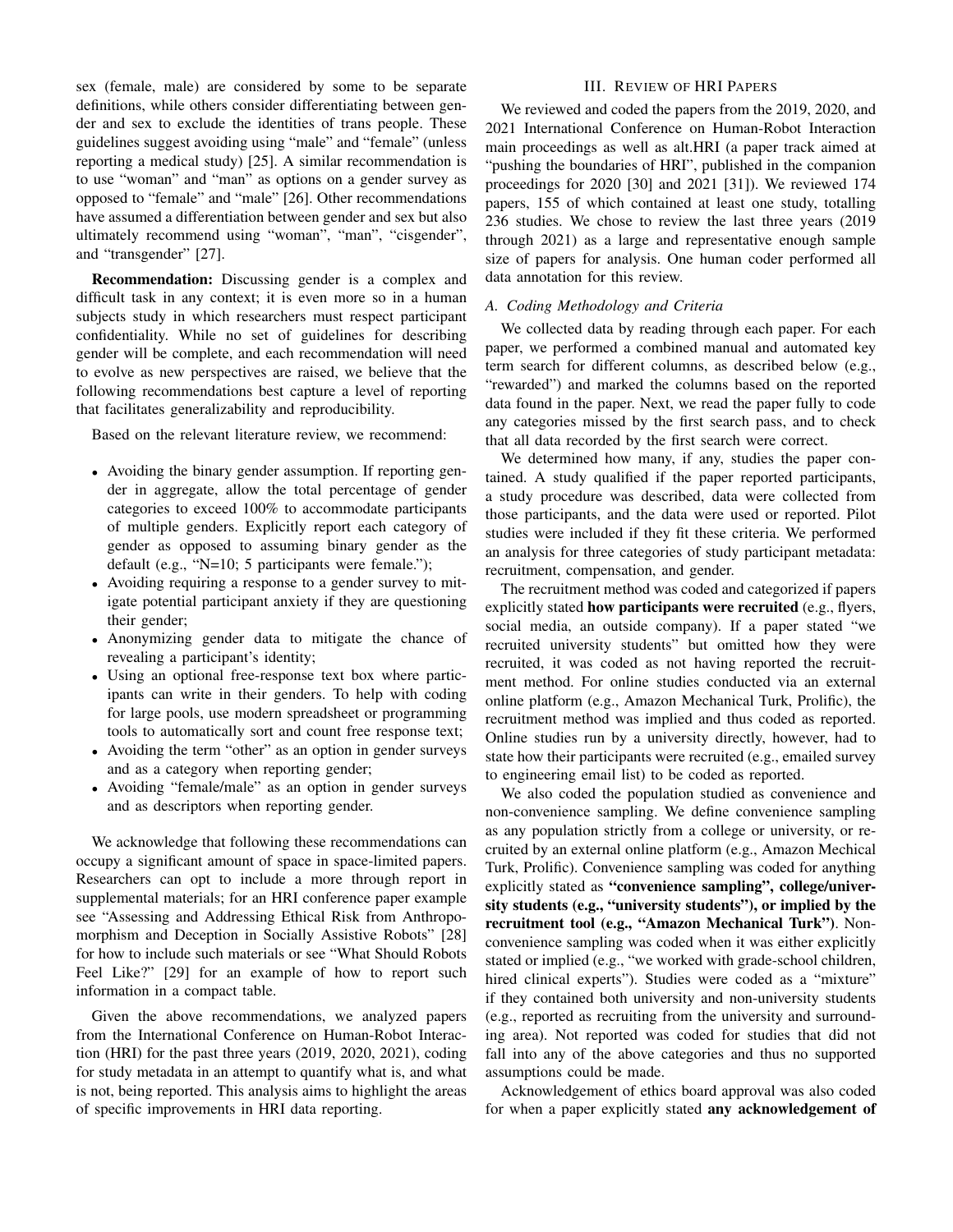ethics board approval. While encouraged, specific ethics board approval identifiers (e.g., "all study materials were reviewed and approved by a University ethics board under application UP-123456") were not required; a statement regarding the approval of the study was considered sufficient.

Compensation was coded and categorized when papers explicitly stated any direct benefit to the participant or a statement of no direct benefit. Automated search terms included "reward", "award", "receive", "given", "compensated", and "paid". The study procedure sections were also carefully read to check for other wordings of compensation or statements about the participants not being paid. If none of those were found, compensation was coded as not reported.

Gender was coded and categorized when papers explicitly stated any participant gender information. This included studies that reported only a single gender (e.g., "N=10; 5 participants were male."). The number for each distinct gender reported was recorded. In the case of single gender reporting, no other gender was recorded (i.e., no assumptions were made for binary gender). The categories of reported gender information were "female", "non-binary", "other", "diverse gender", "transgender", "male", and "unidentified".

Online studies were also coded and categorized when papers explicitly stated they used an online platform (e.g., Amazon Mechanical Turk, "online study"). We analyzed sets of data. The first set contained all studies. The second set examined the data when online studies were removed. There were a total of 236 studies of which 73 were online studies ( $\approx$ 31.0%) and 163 were non-online ( $\approx 69.0\%$ ). The three HRI conferences had the following numbers of online and non-online studies: HRI'19 (11,50); HRI'20 (23,80); and HRI'21 (39,34).

# *B. Recruitment, Compensation, and Gender Frequency*



Fig. 1: Papers that explicitly stated how participants were recruited (e.g., flyers, social media, an outside company) and papers that did not.

A total of 97 studies reported recruitment method. When online studies were removed, 41 studies reported recruitment method. For population studied, 138 were coded as convenience, 26 were coded as a mixture, 49 were coded



Fig. 2: Papers that reported the participant population (convenience, mixture, or non-convenience), either explicitly or implied via the recruitment method (e.g., "we recruited university students") and those that did no participant population reporting.



Fig. 3: Papers that explicitly stated an acknowledgement of ethics board approval and papers that did not.

as non-convenience, and 23 did not report their population. When online studies were removed, 70 were coded as convenience, 25 were coded as a mixture, 45 were coded as non-convenience, and 23 did not report their population. A total of 114 studies reported ethics board approval. When online studies were removed, 80 studies reported ethics board approval. Recruitment reporting summaries can be found in Fig. 1-3.

A total of 118 studies reported compensation. When online studies were removed, 73 studies reported compensation. Compensation reporting summaries can be found in Fig. 4.

A total of 139 studies reported at least two or more genders, 35 only reported a single gender, and 62 did not report participant gender metadata. When online studies were removed, 96 studies reported two or more genders, 27 reported a single gender, and 40 did not report participant gender metadata. Gender reporting summaries found in Fig. 5.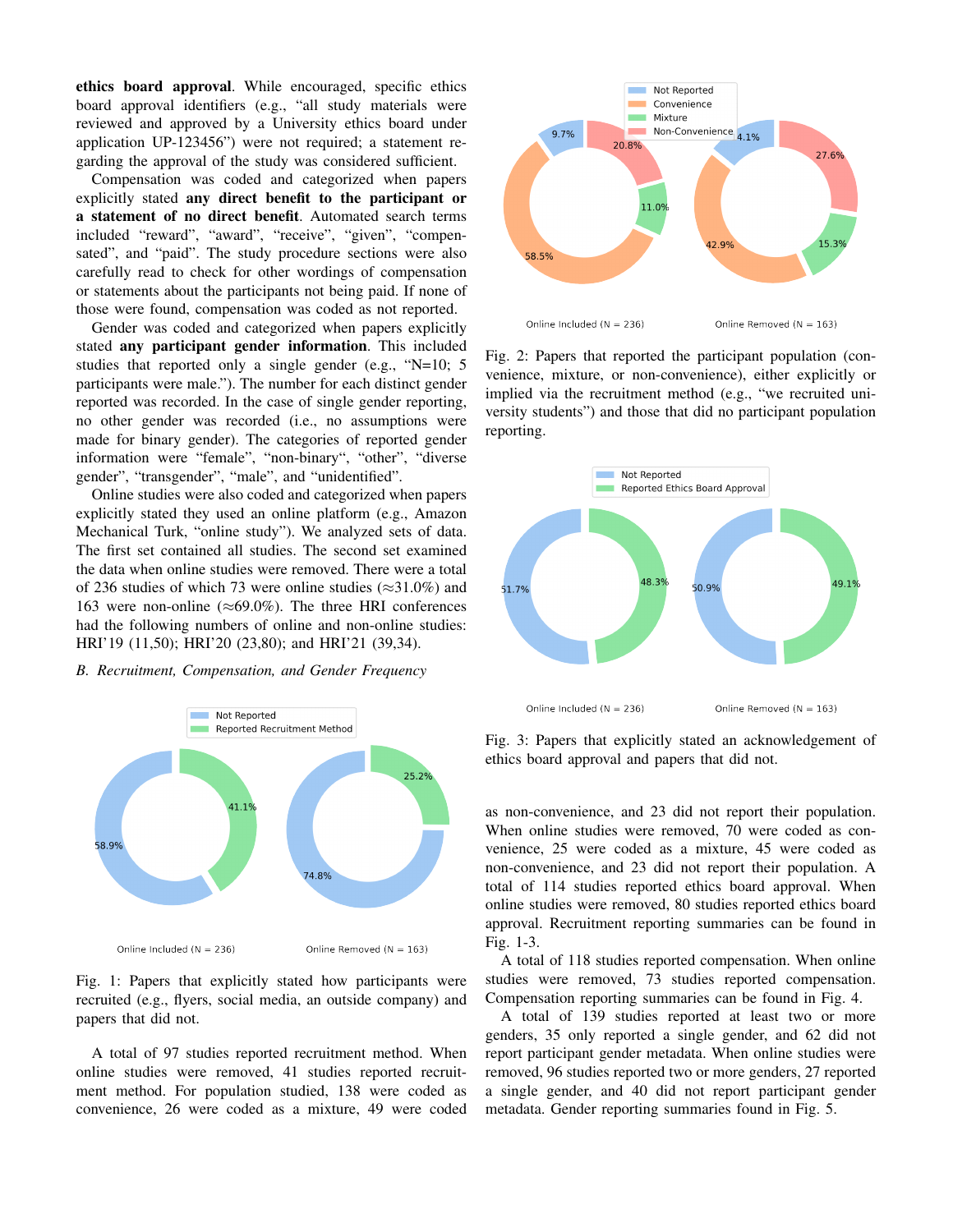

Fig. 4: Papers that explicitly stated any direct benefit to the participants or a statement of no direct benefit and papers that did not.



Fig. 5: Papers that explicitly stated participant gender information and papers that did not. Papers that reported only a single gender (e.g., "N=10; 5 participants were male") are shown separately.

## *C. Between Conference Analysis*

A summary of Chi-square tests for independence [32] among the conferences (HRI'19, HRI'20, and HRI'21) for each metadata category can be found in Table I. The p value measures the likelihood that the observed association between each independent variable (i.e., conference year) and the dependant variable (i.e., metadata category) is caused by chance.

A significant result was found for recruitment method with all studies  $(p = .003)$  but not when online studies were removed ( $p^{N-OO} = .810$ ). A possible contributing factor was the imbalance of online to offline studies for each conference; HRI'21 contained a relatively high ratio of reported to not reported when online was included (42:31) and a much lower ratio when online studies were removed (10:24). HRI'19  $(19:41 \rightarrow 12:37)$  and HRI'20  $(36:67 \rightarrow 19:61)$  remained

| Metadata Category            |       | р       | Significance | DoF |
|------------------------------|-------|---------|--------------|-----|
| Recruiment Method            | 11.95 | .003    | **           | っ   |
| Recruiment Method (N-OO)     | 0.42  | .810    |              | 2   |
| Ethics Board Approval        | 15.10 | < 0.001 | ***          | 2   |
| Ethics Board Approval (N-OO) | 9.62  | 0.008   | **           | 2   |
| Sampled Population           | 5.89  | .436    |              | 6   |
| Sampled Population (N-OO)    | 0.84  | .991    |              | 6   |
| Compensation                 | 0.88  | .642    |              | 2   |
| Compensation (N-OO)          | 2.10  | .349    |              | 2   |
| Gender                       | 6.62  | .158    |              | 4   |
| Gender (N-OO)                | 12.78 | .012    | 冰            |     |

TABLE I: Chi-square test for independence [32] results between each conference (HRI'19, HRI'20, and HRI'21) for each category. N-OO indicates "non-online only" studies included within the test. Significance values used were  $p < .05$  $=$  \*,  $p < .01 =$  \*\*,  $p < .001 =$  \*\*\*.

relatively consistent.

A significant result was found for ethics board approval for both sets of data ( $p < .001, p^{N-OO} = .008$ ). HRI'19 had lower reported to not reported rate (16:44) as opposed to HRI'20 (57:46) and HRI'21 (41:32).

A significant result was found for gender reporting when removing online studies  $(p^{N-OO} = .012)$  but not for the all studies data set ( $p = .157$ ). A possible contributing factor was the HRI'21 change of reporting when dropping online studies  $(40:12:21) \rightarrow (13:11:10)$  mapped as (Multiple Genders Reported : Single Gender Reported : No Gender Reported). HRI'19 (30:13:17)  $\rightarrow$  (27:8:14) and HRI'20 (69:10:24)  $\rightarrow$ (56:8:16) were comparably consistent when dropping online studies.

#### IV. DISCUSSION AND LIMITATIONS

The focus of this paper is on the recommendations for reporting HRI study metadata (Sec. II) and not to disparage the field through the data reported. The data are reported only to help support the idea that we, as HRI researchers, need to better report study metadata for more reproducible and generalizable studies. The goal is to help encourage replicability studies such as "A Three-Site Reproduction of the Joint Simon Effect with the NAO Robo" [4] from HRI'20. With the HRI conference including a reproducbility track in 2020 [3], we hope to see similar focus in other conferences and journals.

By no means are the recommendations a strict guideline to reporting metadata and are apt to change. Reviewing studies from the prior three years highlights the amount of nuance needed for different study categorizations and metadata. The changing landscape of user studies, such as the reproducibility crisis [7] or the international SARS-CoV-2 pandemic, indicate a need to reevaluate recommendations year-over-year.

Finally, while we have attempted to make a case for reporting guidelines in HRI, it is also important to acknowledge the limitations of such a review. We only sourced papers from the International Conference on Human-Robot Interaction (2019 through 2021); differing trends from the ones we report on may be discovered in a review of a different conferences or